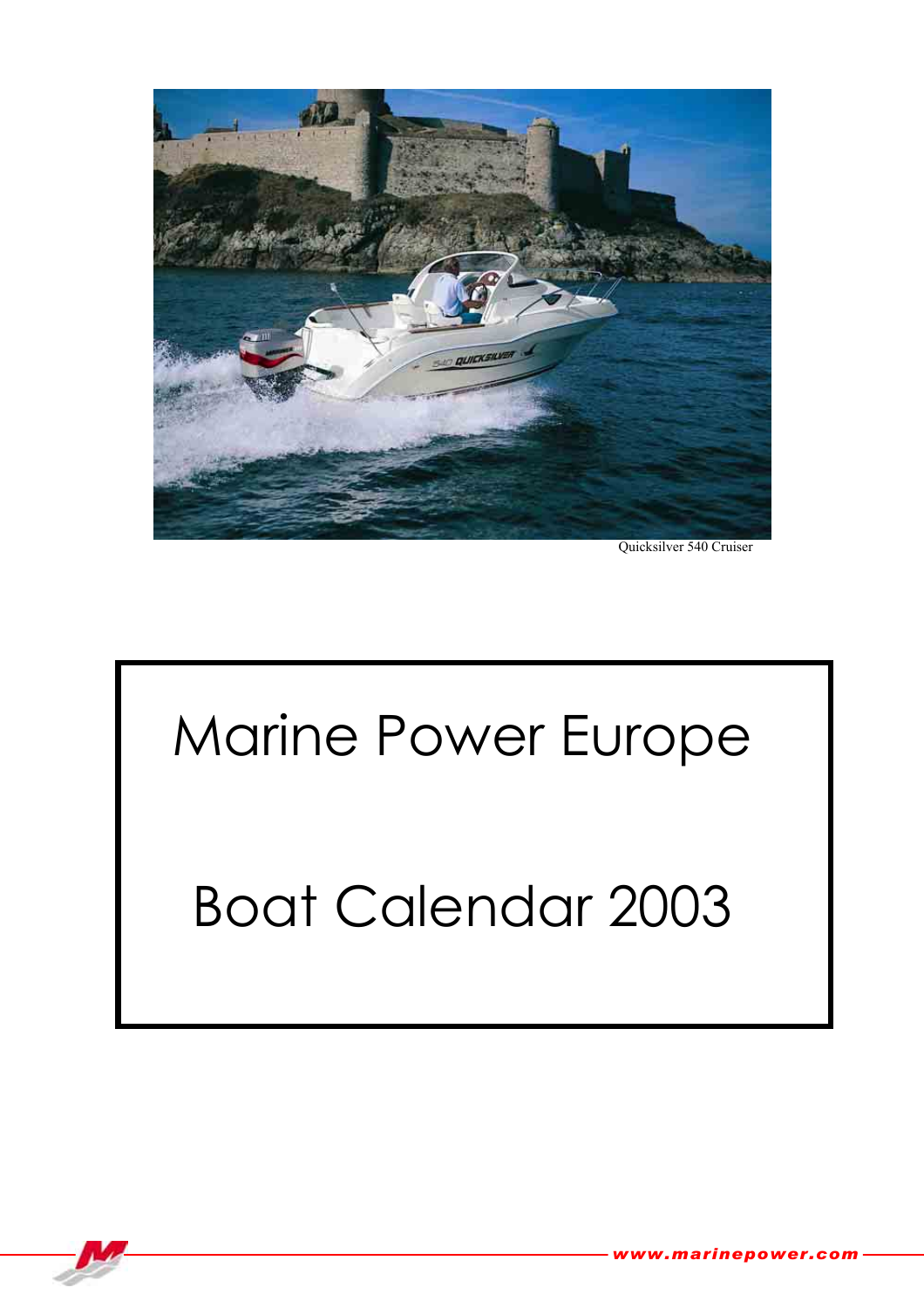

Quicksilver 410 Barque

# January 2003

|                | <b>Monday</b>    | <b>Tuesday</b> | Wednesday      | Thursday        | $rac{\text{Friday}}{3}$ | <b>Saturday</b> |
|----------------|------------------|----------------|----------------|-----------------|-------------------------|-----------------|
|                |                  |                | 1              | $\overline{2}$  |                         | $\overline{4}$  |
| $\overline{5}$ | $6 \overline{6}$ | $\overline{7}$ | $\overline{8}$ | $\overline{9}$  | 10                      | 11              |
| 12             | 13               | 14             | 15             | 16              | 17                      | 18              |
| 19             | 20               | 21             | 22             | 23              | 24                      | 25              |
| 26             | 27               | 28             | 29             | 30 <sup>°</sup> | 31                      |                 |

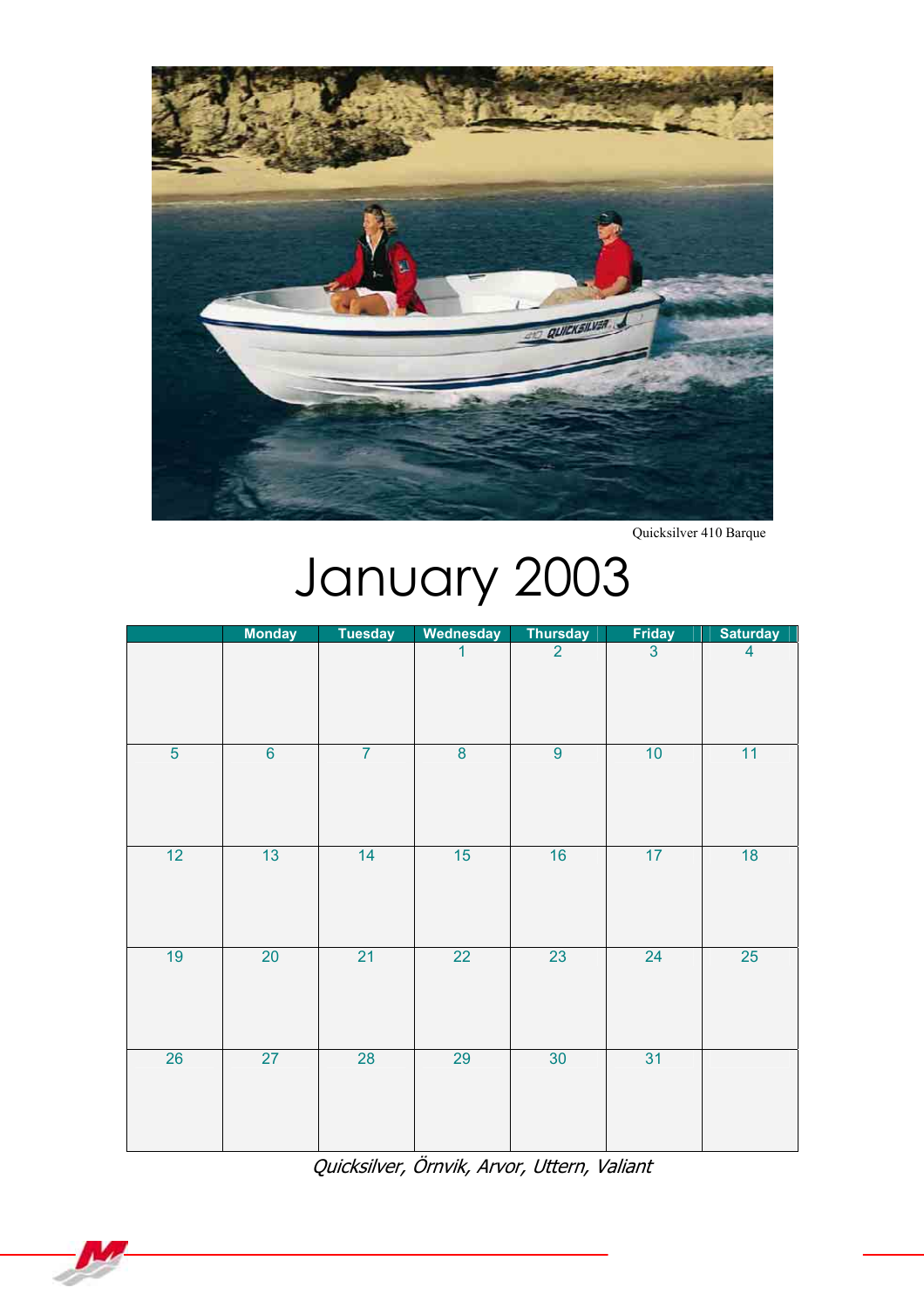

Quicksilver 340 GAD

## February 2003

| <b>Sunday</b>  | <b>Monday</b>  | <b>Tuesday</b> | Wednesday       | Thursday        | <b>Friday</b>  | <b>Saturday</b> |
|----------------|----------------|----------------|-----------------|-----------------|----------------|-----------------|
|                |                |                |                 |                 |                | 1               |
| $\overline{2}$ | $\overline{3}$ | $\overline{4}$ | $\overline{5}$  | $6\overline{6}$ | $\overline{7}$ | $\bf 8$         |
| $\overline{9}$ | 10             | 11             | 12 <sup>2</sup> | 13              | 14             | 15              |
| 16             | 17             | 18             | 19              | 20              | 21             | 22              |
| 23             | 24             | 25             | 26              | 27              | 28             |                 |

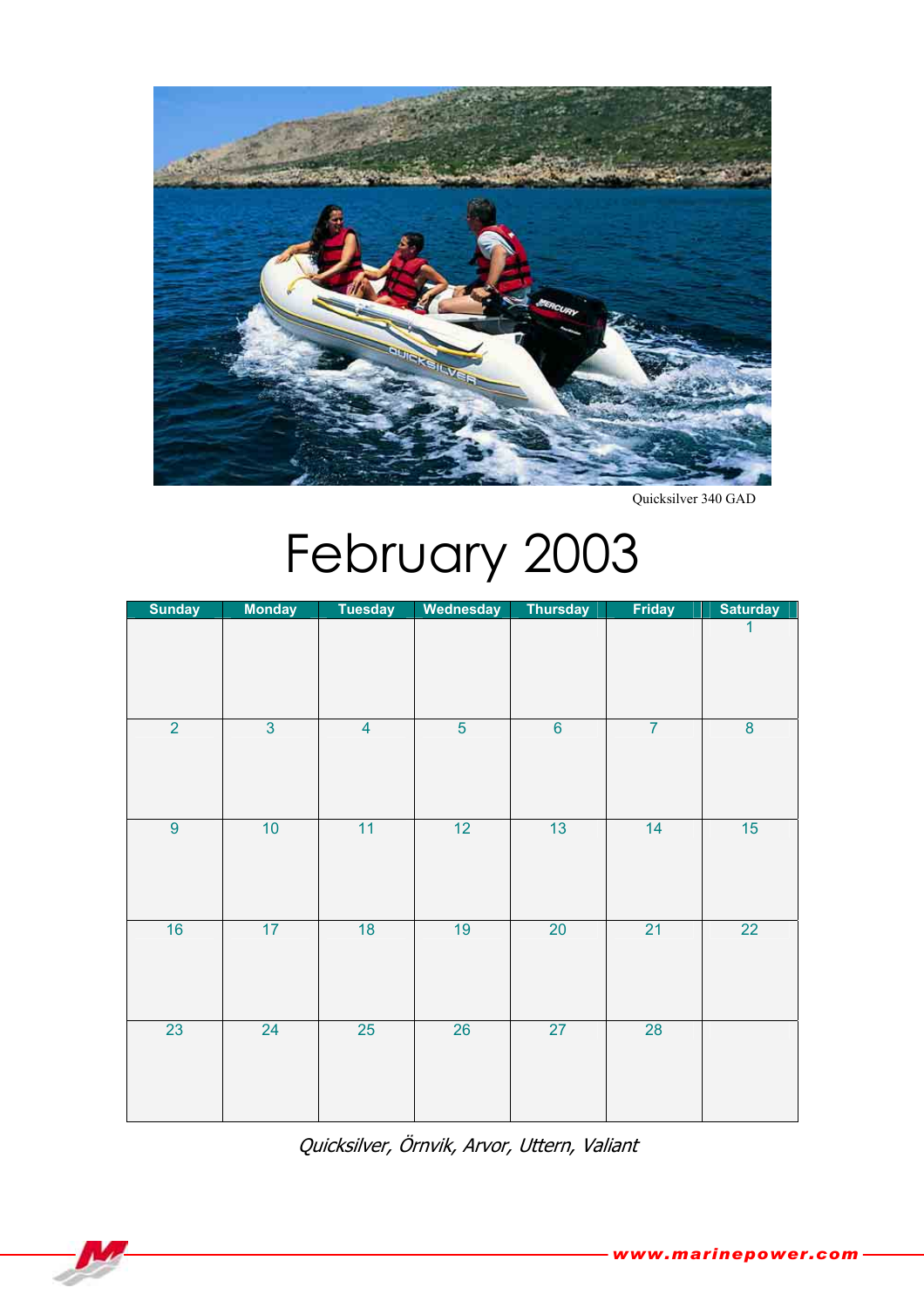

Quicksilver 800 Commander

#### March 2003

| <b>Sunday</b>    | <b>Monday</b>  | <b>Tuesday</b>          | Wednesday      | Thursday         | <b>Friday</b>  | <b>Saturday</b> |
|------------------|----------------|-------------------------|----------------|------------------|----------------|-----------------|
|                  |                |                         |                |                  |                | 1               |
| $\overline{2}$   | $\overline{3}$ | $\overline{\mathbf{4}}$ | $\overline{5}$ | $6 \overline{6}$ | $\overline{7}$ | $\bf 8$         |
| $\boldsymbol{9}$ | 10             | 11                      | 12             | 13               | 14             | 15              |
| 16               | 17             | 18                      | 19             | 20               | 21             | 22              |
| 23               | 24             | $25\overline{)}$        | 26             | 27               | 28             | 29              |
| 30               | 31             |                         |                |                  |                |                 |

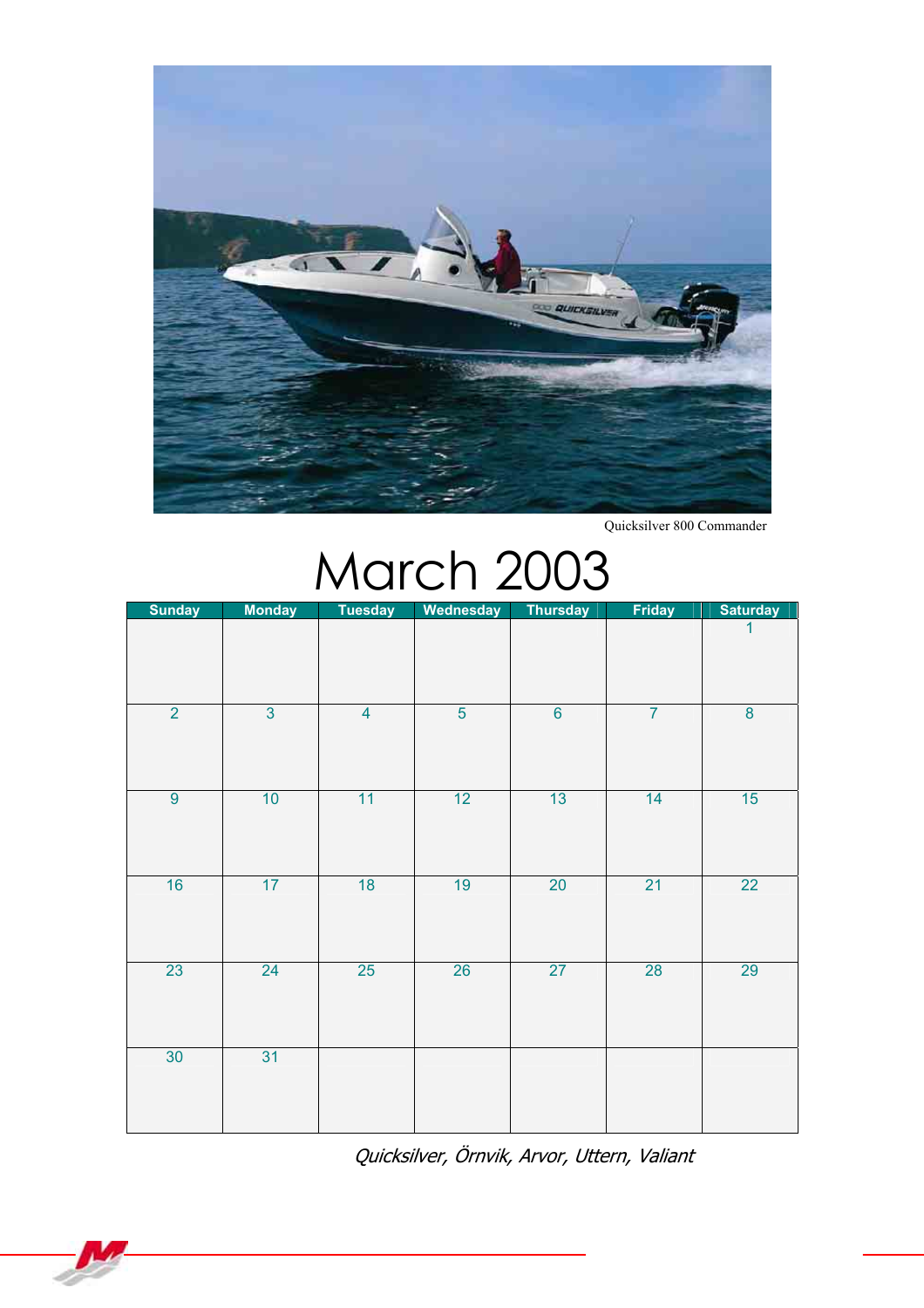

Arvor 21

#### April 2003

| <b>Sunday</b>   | <b>Monday</b>  | <b>Tuesday</b> | Wednesday      | Thursday       | <b>Friday</b>  | <b>Saturday</b> |
|-----------------|----------------|----------------|----------------|----------------|----------------|-----------------|
|                 |                | 1              | $\overline{2}$ | 3 <sup>1</sup> | $\overline{4}$ | $\overline{5}$  |
| $6\overline{6}$ | $\overline{7}$ | $\overline{8}$ | $\overline{9}$ | 10             | 11             | 12              |
| 13              | 14             | 15             | 16             | 17             | 18             | 19              |
| $20\,$          | 21             | 22             | 23             | 24             | 25             | 26              |
| 27              | 28             | 29             | 30             |                |                |                 |

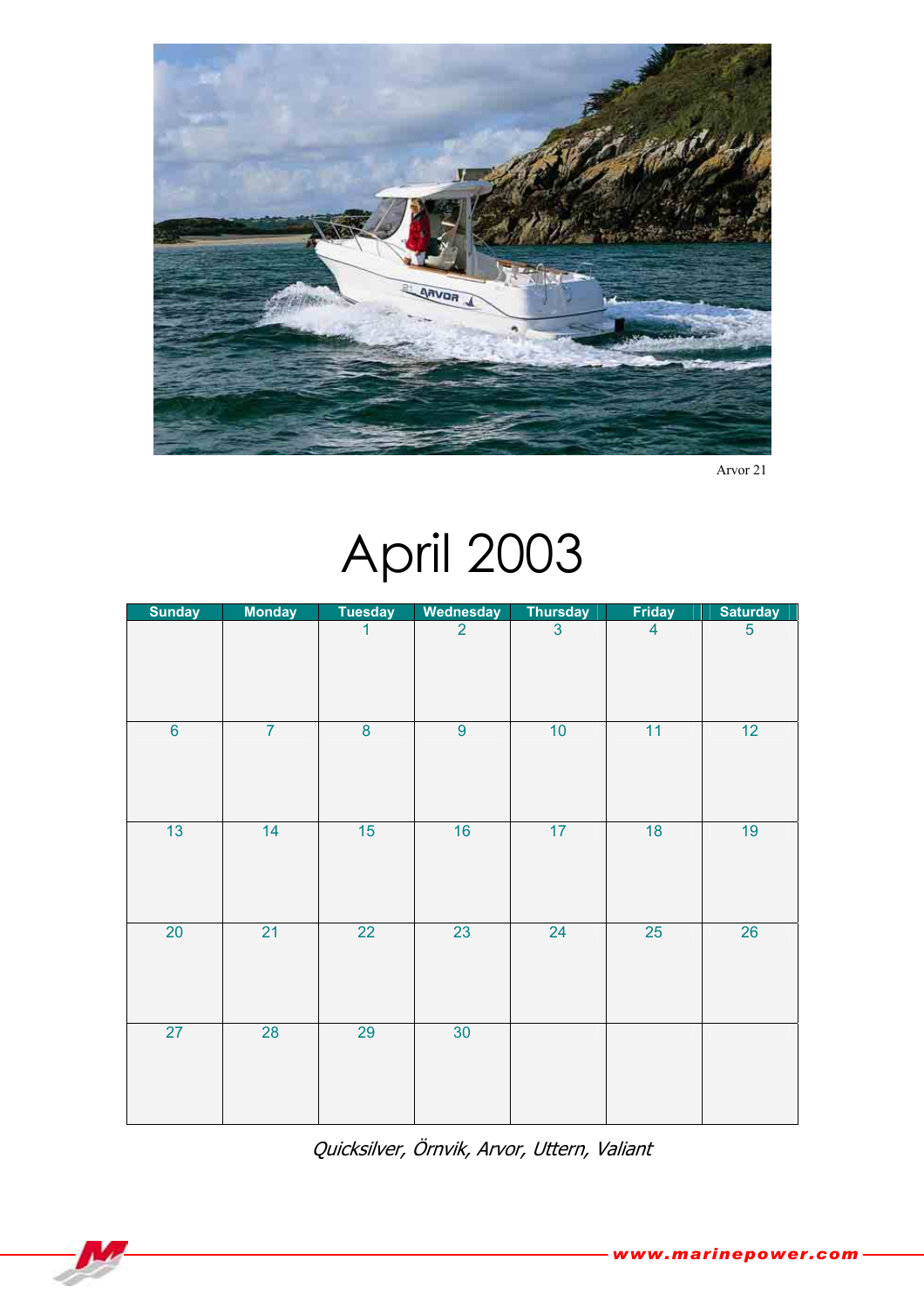

Quicksilver 450DLX

# May 2003

| <b>Sunday</b>  | <b>Monday</b>  | <b>Tuesday</b> | Wednesday      | <b>Thursday</b> | <b>Friday</b>  | <b>Saturday</b> |
|----------------|----------------|----------------|----------------|-----------------|----------------|-----------------|
|                |                |                |                | $\overline{1}$  | $\overline{2}$ | $\overline{3}$  |
| $\overline{4}$ | $\overline{5}$ | $\overline{6}$ | $\overline{7}$ | $\bf 8$         | $\overline{9}$ | 10              |
| 11             | 12             | 13             | 14             | 15              | 16             | 17              |
| 18             | 19             | 20             | 21             | 22              | 23             | 24              |
| 25             | 26             | 27             | 28             | 29              | 30             | 31              |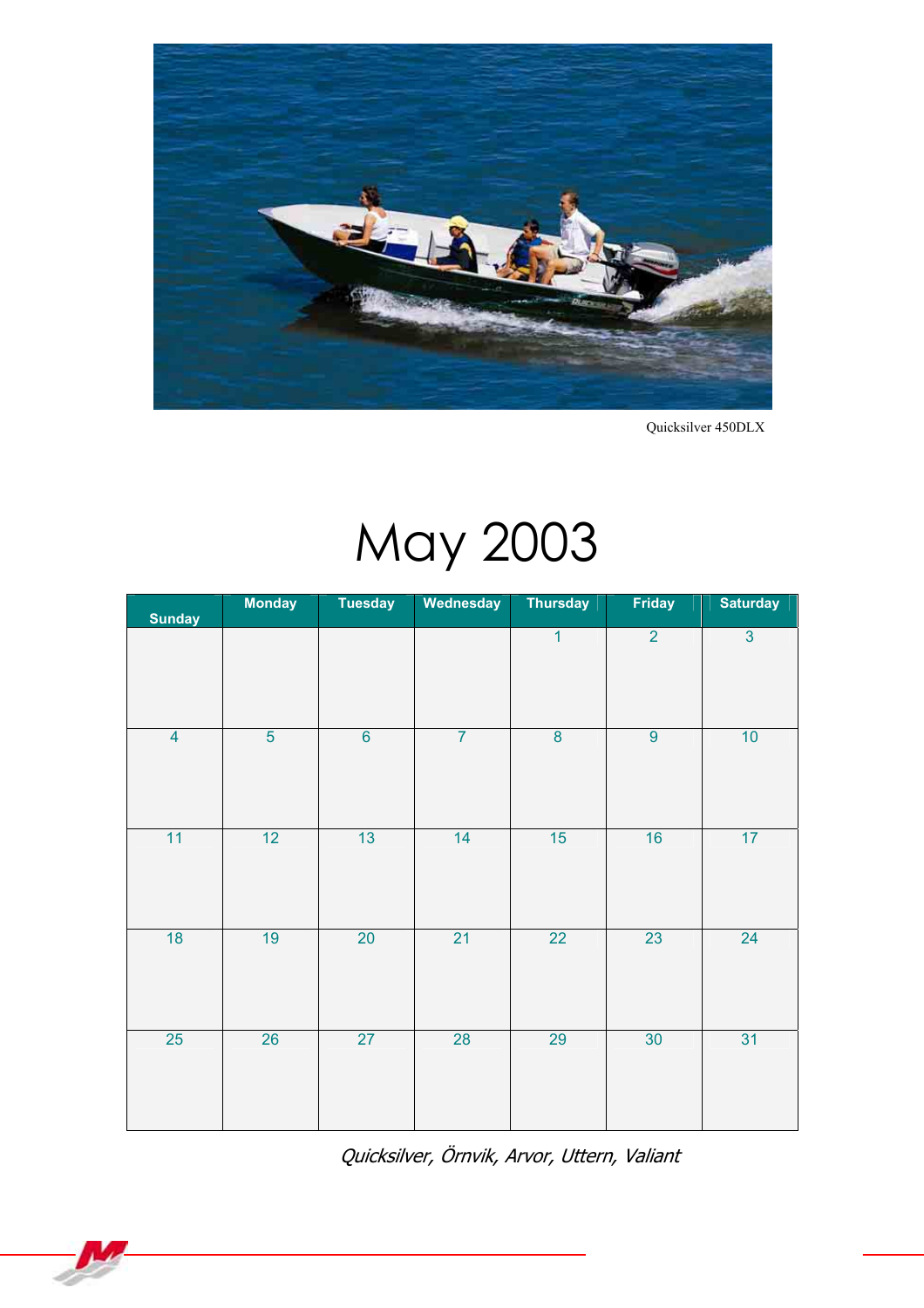

Valiant 380Dyn

## June 2003

| <b>Sunday</b> | <b>Monday</b>   | <b>Tuesday</b> | Wednesday               | <b>Thursday</b> | <b>Friday</b> | <b>Saturday</b> |
|---------------|-----------------|----------------|-------------------------|-----------------|---------------|-----------------|
| 1             | $\overline{2}$  | $\overline{3}$ | $\overline{\mathbf{4}}$ | $\overline{5}$  | $\bf 6$       | 7               |
| $\bf 8$       | $\overline{9}$  | 10             | 11                      | 12              | 13            | 14              |
| 15            | 16              | 17             | 18                      | 19              | 20            | 21              |
| 22            | 23              | 24             | 25                      | 26              | 27            | 28              |
| 29            | 30 <sup>°</sup> |                |                         |                 |               |                 |

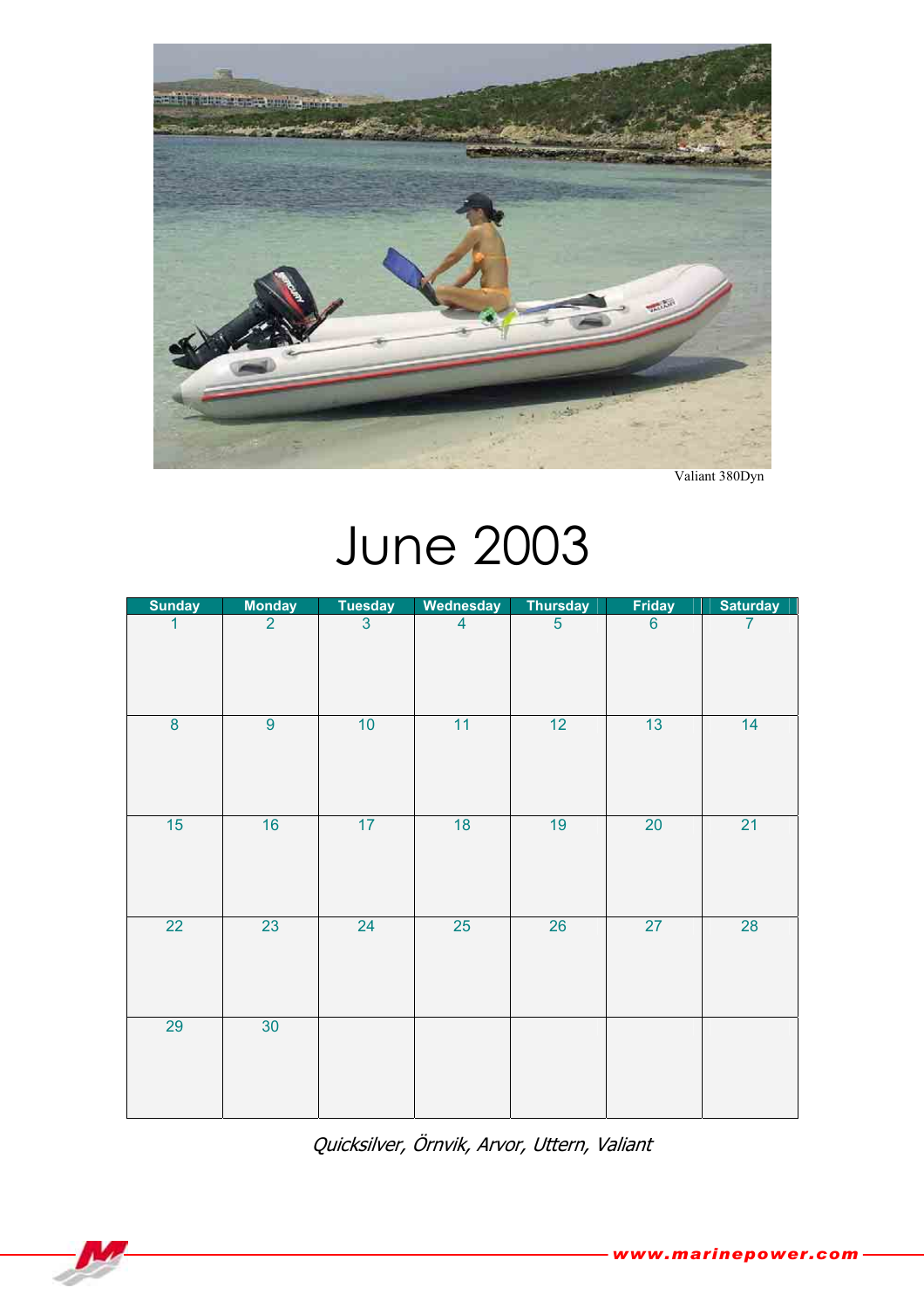

Örnvik 610MC

#### July 2003

| <b>Sunday</b>  | <b>Monday</b>  | <b>Tuesday</b> | Wednesday       | <b>Thursday</b> | <b>Friday</b>  | <b>Saturday</b> |
|----------------|----------------|----------------|-----------------|-----------------|----------------|-----------------|
|                |                | 1              | $\overline{2}$  | $\mathbf{3}$    | $\overline{4}$ | $\overline{5}$  |
| $\overline{6}$ | $\overline{7}$ | $\bf{8}$       | $\overline{9}$  | 10              | 11             | 12 <sub>2</sub> |
| 13             | 14             | 15             | 16              | 17              | 18             | 19              |
| $20\,$         | 21             | 22             | 23              | 24              | 25             | 26              |
| 27             | 28             | 29             | 30 <sup>°</sup> | 31              |                |                 |

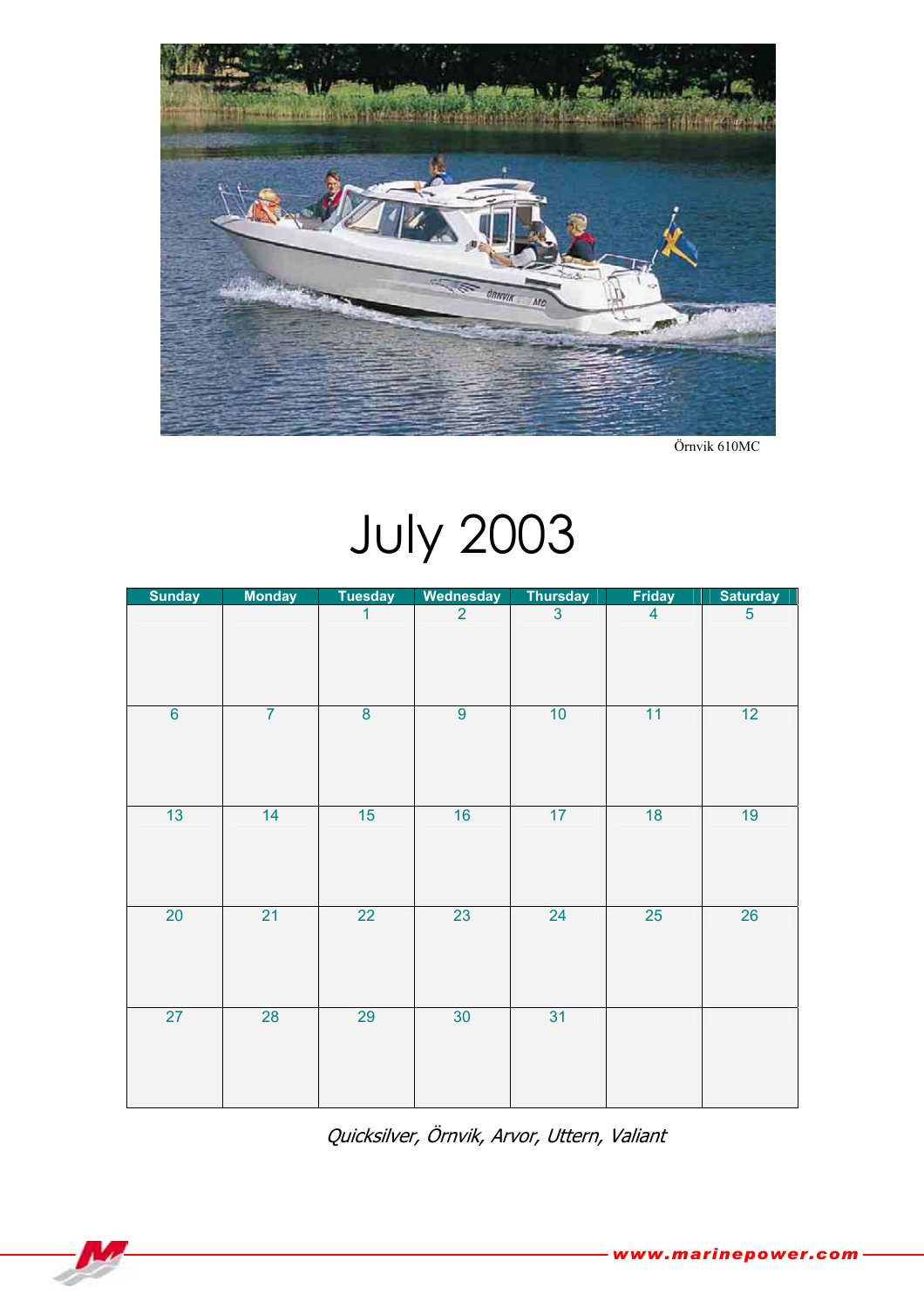

Uttern C68

## August 2003

| <b>Sunday</b>  | <b>Monday</b>  | <b>Tuesday</b> | <b>Wednesday</b> | Thursday       | <b>Friday</b> | <b>Saturday</b> |
|----------------|----------------|----------------|------------------|----------------|---------------|-----------------|
|                |                |                |                  |                | $\mathbf{1}$  | $\overline{2}$  |
| $\overline{3}$ | $\overline{4}$ | $\overline{5}$ | $\overline{6}$   | $\overline{7}$ | $\bf 8$       | $\overline{9}$  |
| 10             | 11             | 12             | 13               | 14             | 15            | 16              |
| 17             | 18             | 19             | $20\,$           | 21             | 22            | 23              |
| 24             | 25             | 26             | 27               | 28             | 29            | 30 <sup>°</sup> |
| 31             |                |                |                  |                |               |                 |

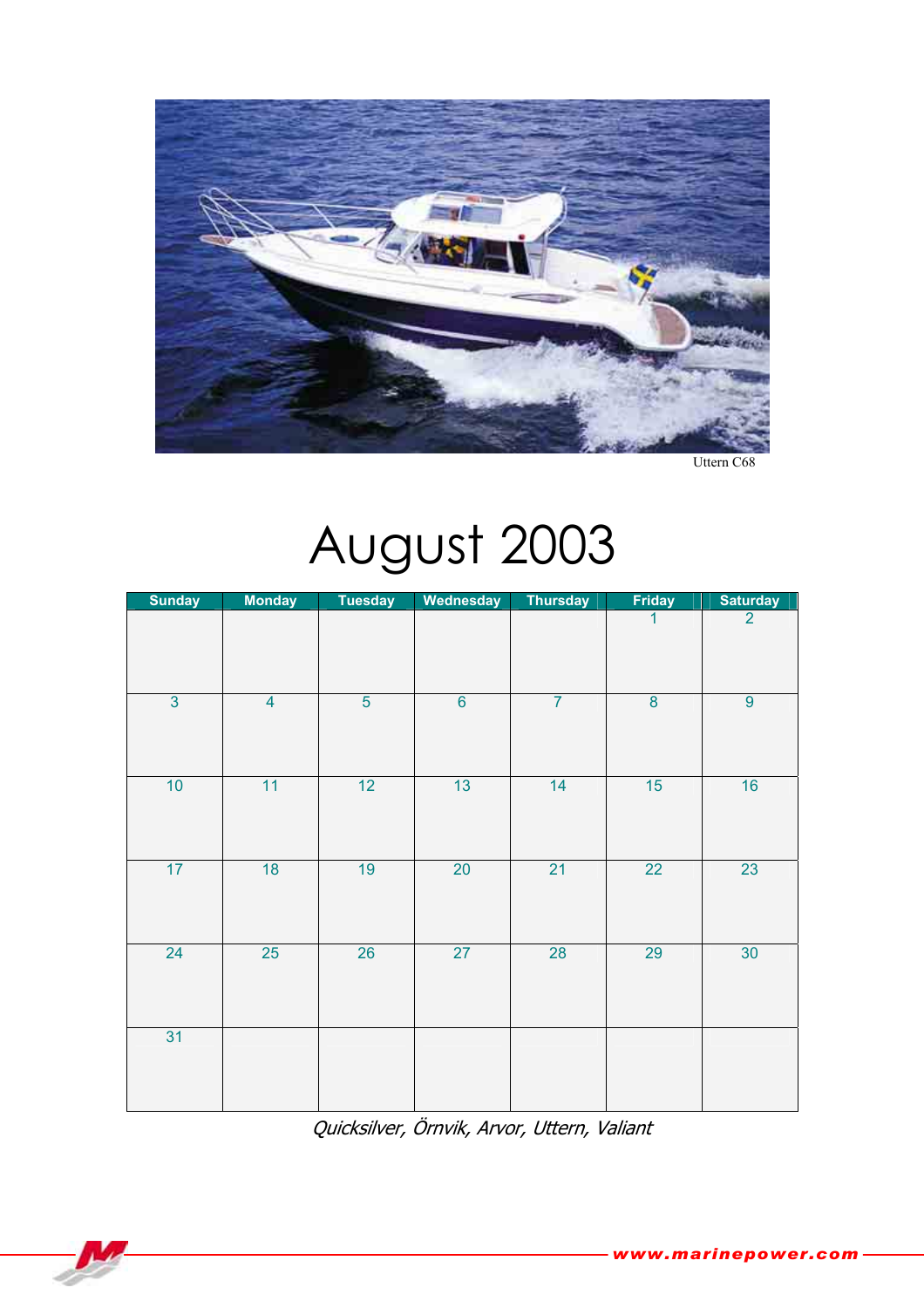

Quicksilver 750WE

## September 2003

| <b>Sunday</b>  | <b>Monday</b>           | <b>Tuesday</b> | Wednesday      | <b>Thursday</b>         | Friday         | <b>Saturday</b> |
|----------------|-------------------------|----------------|----------------|-------------------------|----------------|-----------------|
|                | 1                       | $\overline{2}$ | $\overline{3}$ | $\overline{\mathbf{4}}$ | $\overline{5}$ | 6               |
| $\overline{7}$ | $\overline{\mathbf{8}}$ | $\overline{9}$ | 10             | 11                      | 12             | 13              |
| 14             | 15                      | 16             | 17             | 18                      | 19             | $20\,$          |
| 21             | 22                      | 23             | 24             | 25                      | 26             | 27              |
| 28             | 29                      | 30             |                |                         |                |                 |

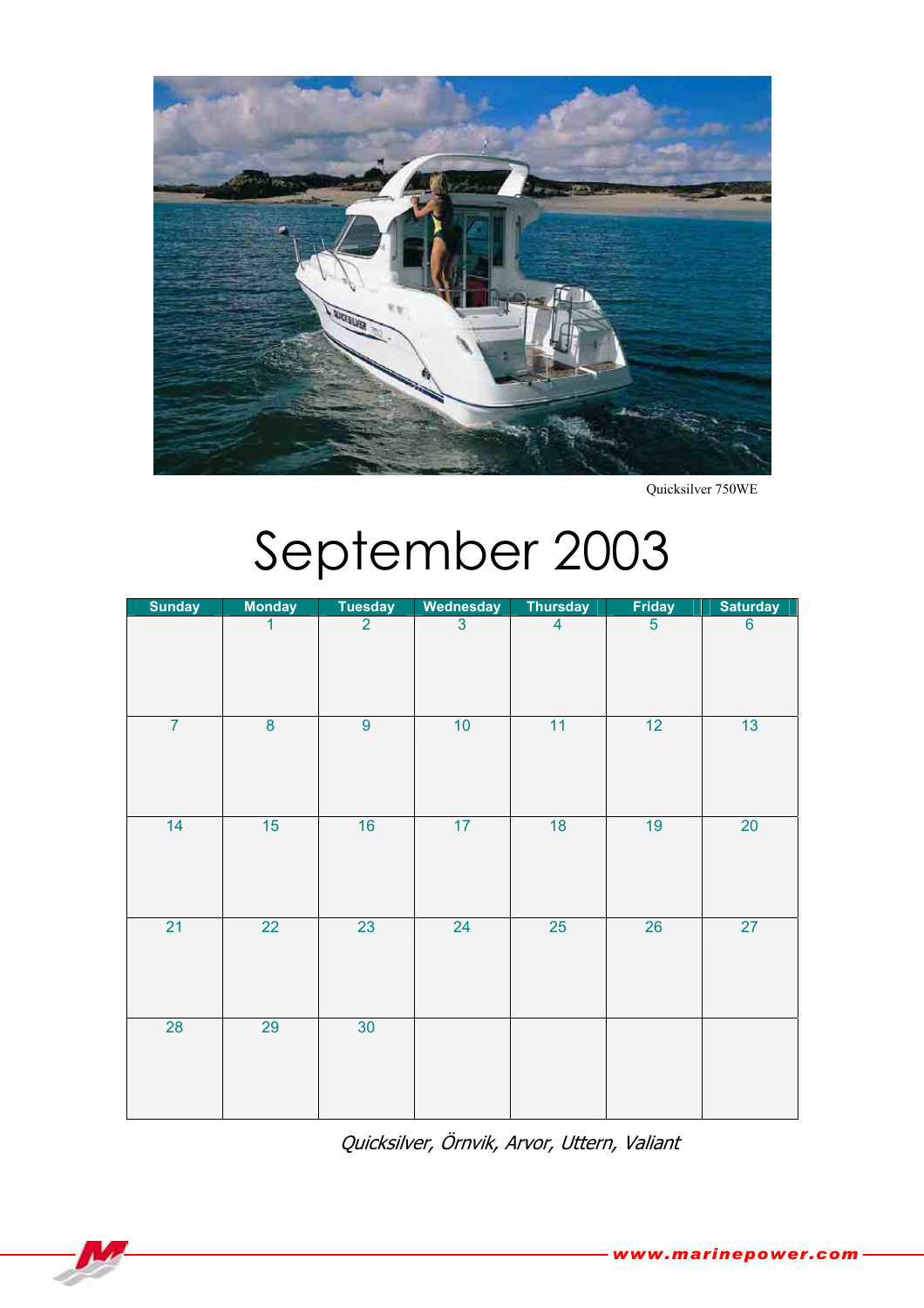

Valiant PT 750

#### October 2003

| <b>Sunday</b>  | <b>Monday</b>  | <b>Tuesday</b> | Wednesday       | <b>Thursday</b> | <b>Friday</b>  | <b>Saturday</b> |
|----------------|----------------|----------------|-----------------|-----------------|----------------|-----------------|
|                |                |                | 1               | $\overline{2}$  | $\overline{3}$ | $\overline{4}$  |
| $\overline{5}$ | $\overline{6}$ | $\overline{7}$ | $\overline{8}$  | $\overline{9}$  | 10             | 11              |
| 12             | 13             | 14             | 15              | 16              | 17             | 18              |
| 19             | 20             | 21             | $\overline{22}$ | 23              | 24             | 25              |
| 26             | 27             | 28             | 29              | 30              | 31             |                 |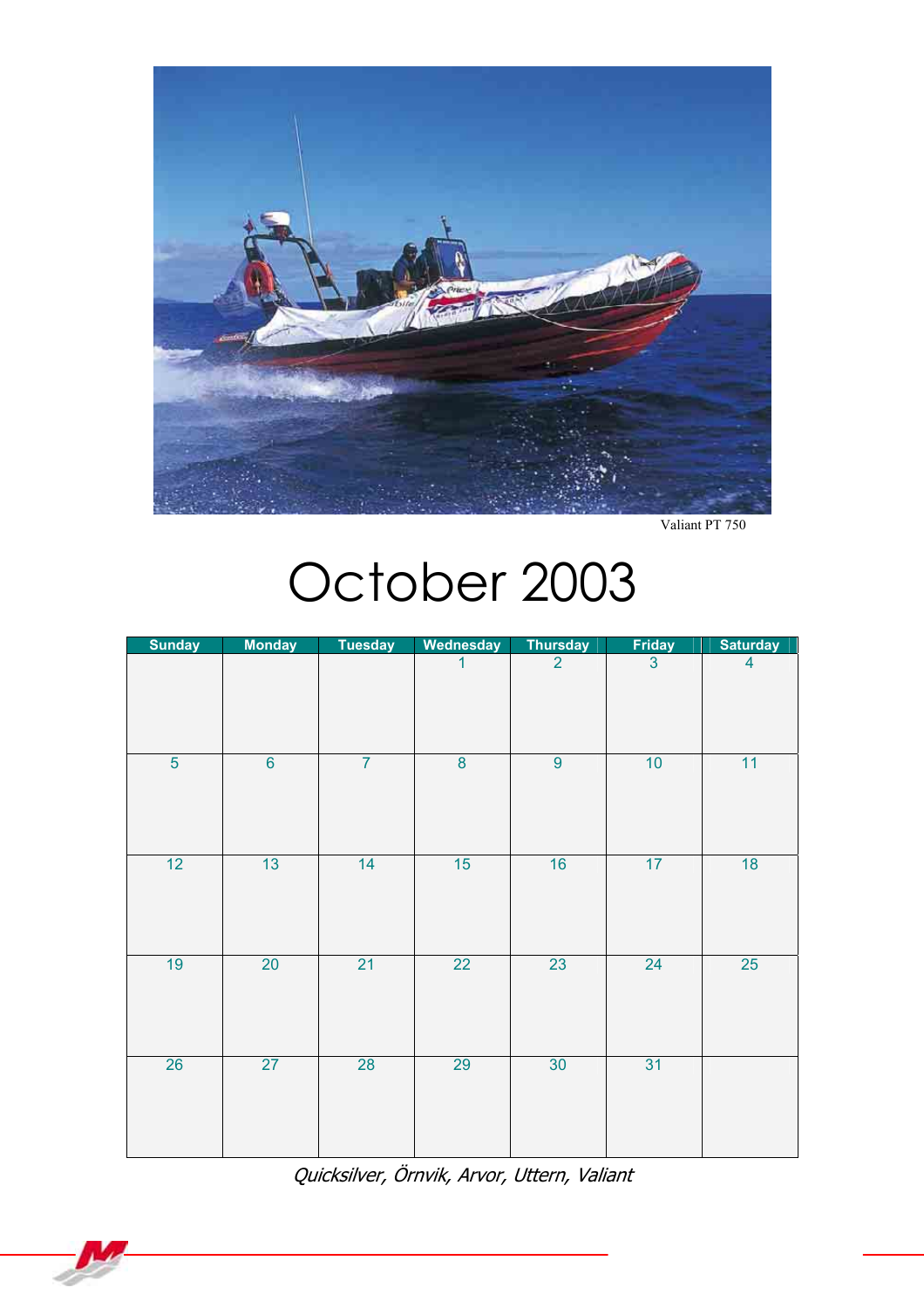

Quicksilver 430HD

#### November 2003

| <b>Sunday</b>  | <b>Monday</b>  | <b>Tuesday</b> | Wednesday      | <b>Thursday</b> | <b>Friday</b>  | <b>Saturday</b> |
|----------------|----------------|----------------|----------------|-----------------|----------------|-----------------|
|                |                |                |                |                 |                | 1               |
| $\overline{2}$ | $\overline{3}$ | $\overline{4}$ | $\overline{5}$ | $6\overline{6}$ | $\overline{7}$ | $\overline{8}$  |
| $\overline{9}$ | 10             | 11             | 12             | 13              | 14             | 15              |
| 16             | 17             | 18             | 19             | 20              | 21             | 22              |
| 23             | 24             | 25             | 26             | 27              | 28             | 29              |
| 30             |                |                |                |                 |                |                 |